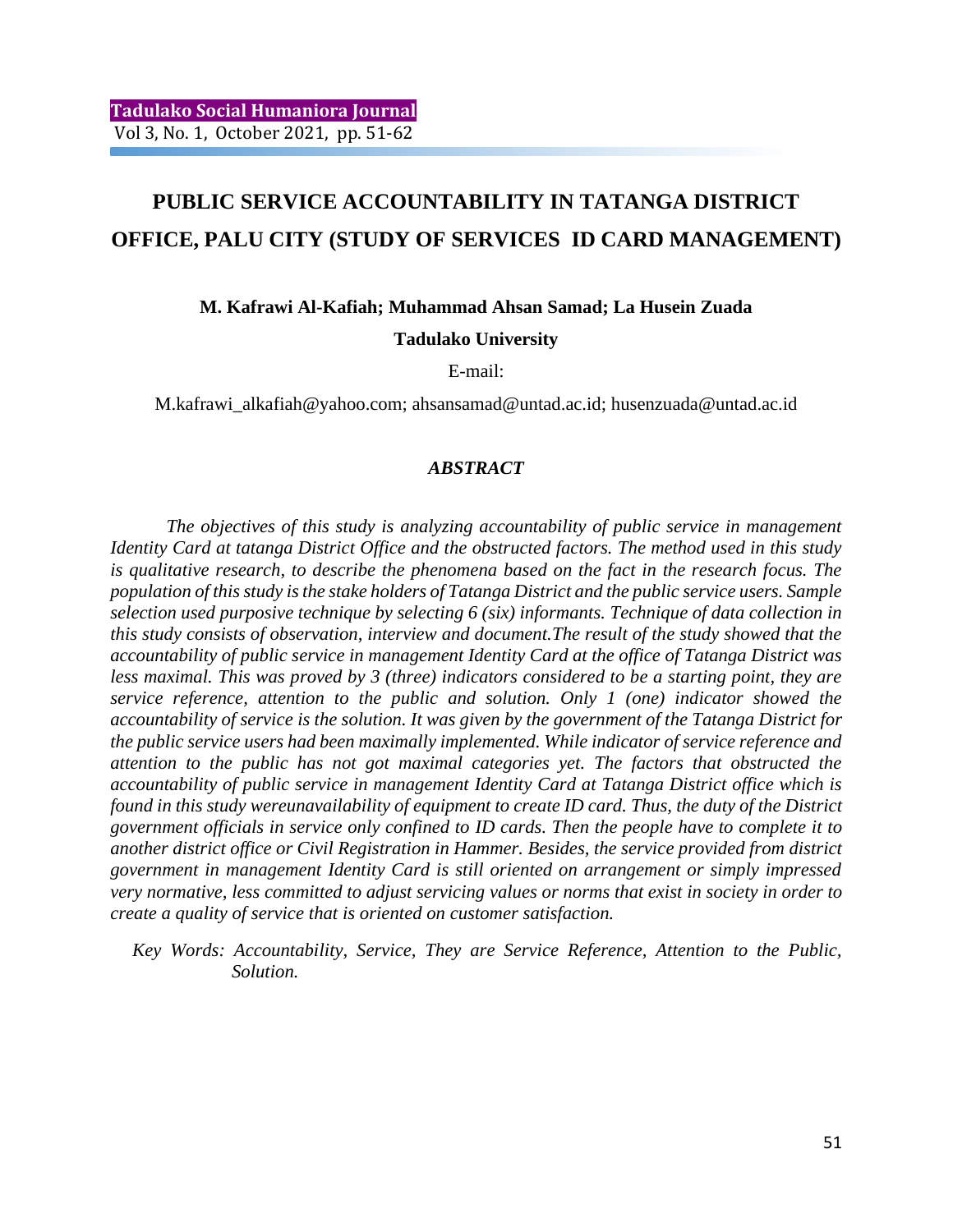### **1. INTRODUCTION**

Government officials must also continuously improve their performance and be accountable to the public, especially with regard to all attitudes, behaviors, actions, and policies that have been, are being, and will be made to the public. Their accountability must be conveyed openly and transparently to the public (Joko Widodo, 2006:4). Every state governance must be accountable to the public (public accountability) as the holder of the highest sovereignty. Thus, the application of the principle of accountability in the administration of the state must be fulfilled by government officials who are mandated to run the state bureaucracy.

Accountability is an obligation to convey accountability or to answer and explain the performance and actions of a person/legal entity/collective leader of an organization to parties who have the right or authority to ask for information or accountability. (LAN: Page 43).

The low accountability of the government bureaucracy in public services, and lack of high responsiveness to the needs of the community is due to the less than optimal performance of the bureaucracy. Ismail Mohamad (2009: 23) argues that "the performance of the bureaucracy that is still not optimal is realized as a result of the high level of disciplinary violations and the level of abuse of authority in the form of corruption. This fact is accentuated by the number of public complaints regarding procedures and certainty, responsibility, morale of officers, as well as the emergence of illegal levies that increase service costs, as well as the low professionalism of government officials in carrying out their duties and functions.

The various phenomena above show how weak the trust and legitimacy of the government and its bureaucracy is in the eyes of the public. For this reason, adequate bureaucratic resources are needed or public service providers who have high accountability in carrying out all government institutional activities.

#### **2. THEORETICAL VIEW**

Based on the main idea above, to overcome various problems in building an accountable public service image, the government has set various regulations and policies that regulate the general principles of state administration. Law No. 28 of 1999 concerning the Implementation of a Clean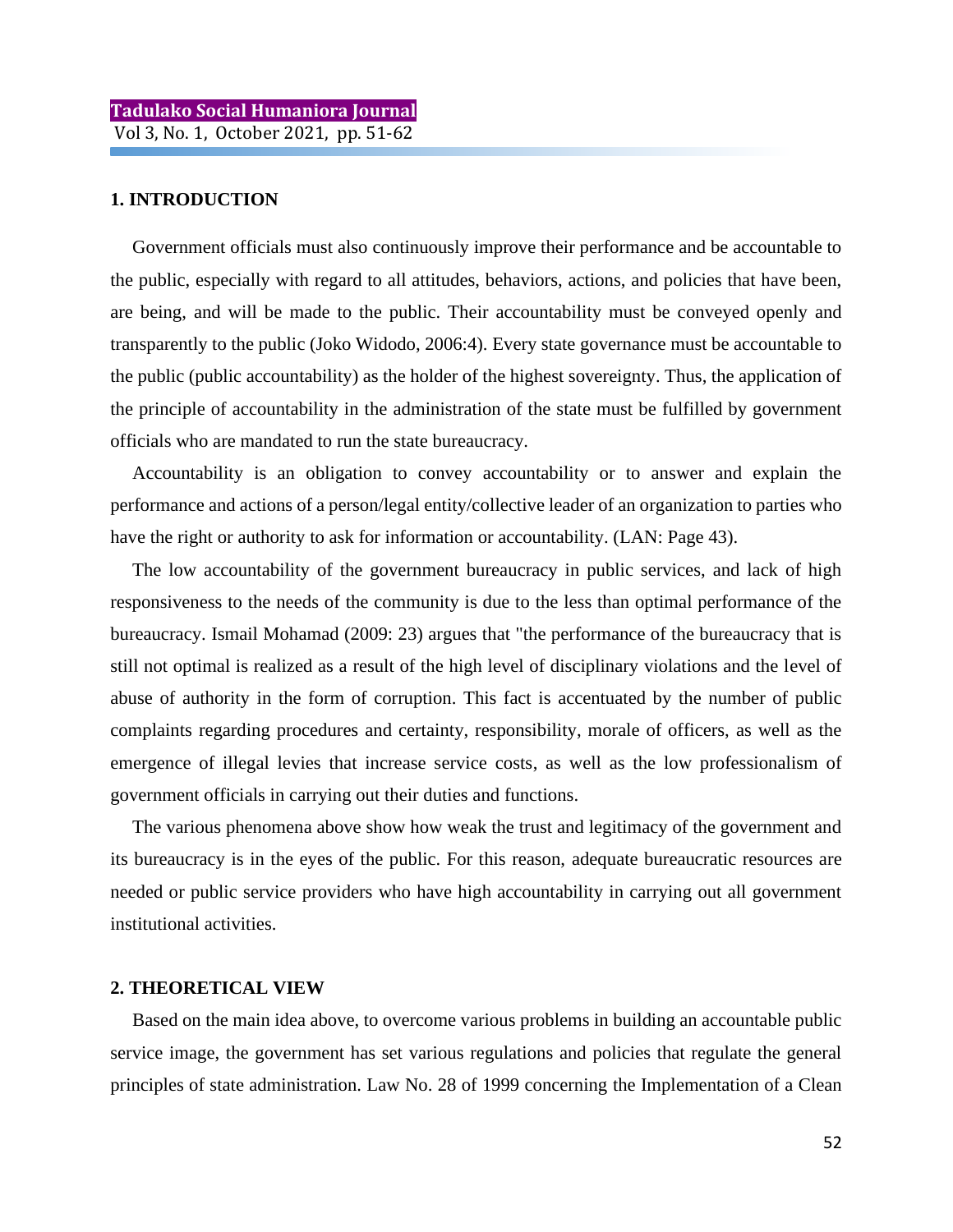State Free from KKN regulates the principles of state administration which include the principle of legal certainty, the principle of orderly state administration, the principle of public interest, the principle of openness, the principle of proportionality, the principle of professionalism and the principle of accountability (LAN, 2000: 2). Furthermore, the explanation of the principle of accountability in Law No. 25 of 2009 concerning Public Services mandates that the process of service delivery must be accountable in accordance with the provisions of the legislation (Article 4 letter i).

The sub-district government organization as a leading government institution in providing services to the community is one of the district/city government apparatus that has a very strategic position, task and function in the context of implementing government and development activities in the region. In connection with that, the Tatanga District government organization which is the locus of the author's research, of course the issue of accountability in providing services to the community needs to be the attention of the Palu City government in order to improve the performance of sub-district government organizations.

Tatanga sub-district as one of the sub-districts formed in 2012 based on theRegional Regulation Number 4 of 2012 concerning the Expansion of Subdistricts is the result of the division of the South Palu Subdistrict which covers 6 villages namely Tavanjuka Village, Palupi Village, Pengawu Village, Duyu Village, Boyaoge Village and Nunu Village. Thus, the structuring of the institutional structure should be accompanied by efforts to increase the implementation of public service accountability.

From the results of preliminary observations at the research locus, it shows that in reality the Tatanga District government has not implemented an accountability system according to applicable norms or provisions, thus causing ineffectiveness and inefficiency of services, not being transparent about the certainty of time and service costs, so that public services are provided. by the Tatanga District government officials have not been able to answer the developments and public needs.

The types of public services in the form of administrative services carried out by the Tatanga District government apparatus are population administration services such as Identity Cards (KTP), certificates and legalization of permits, Land Deeds, Business Permit Recommendations and others.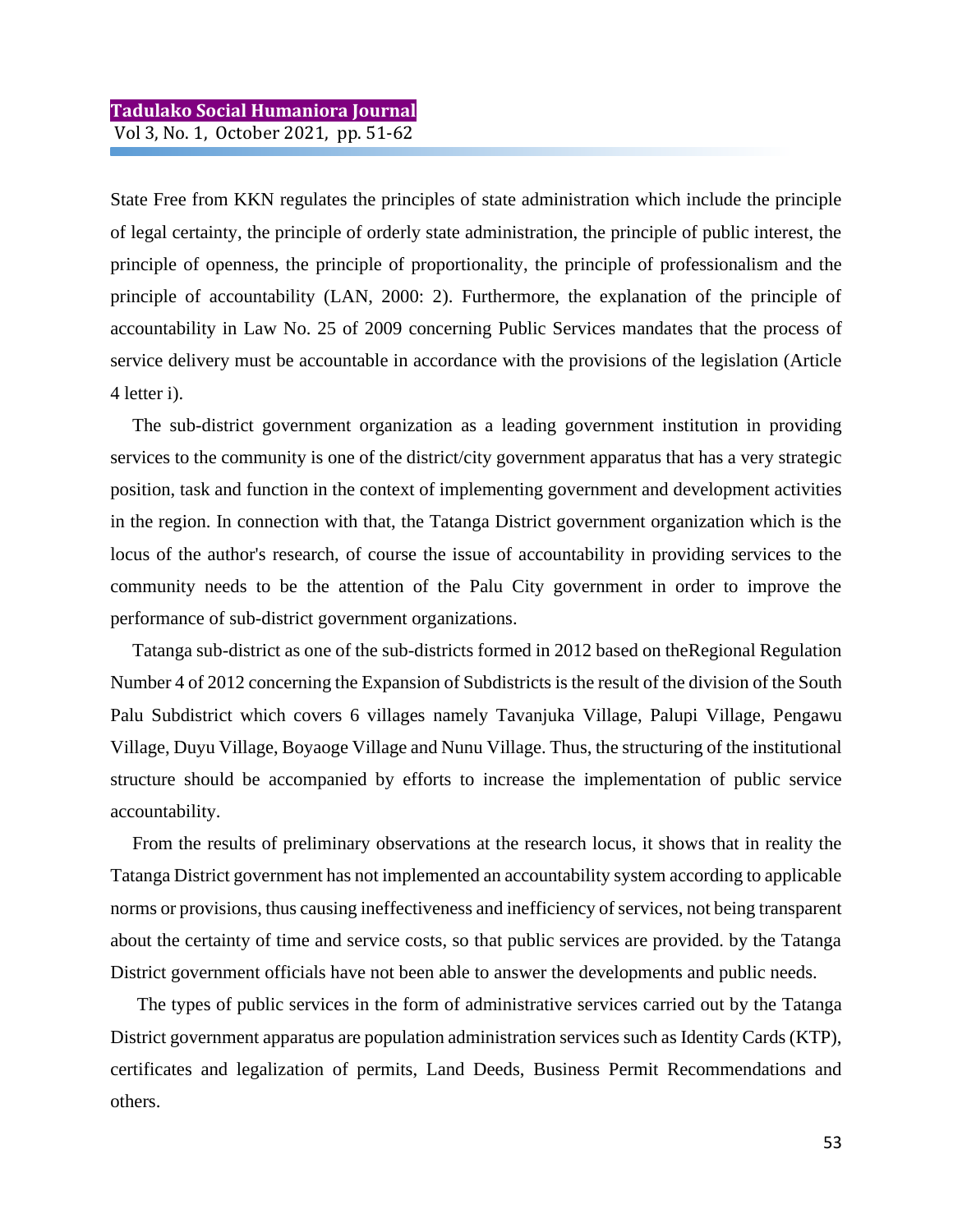Of the several types of services, one type of service that stands out is the ID card service, this is due to the significant number and frequency of service delivery to the public. Based on data obtained from the Tatanga District Office, the number of KTP processing services for the period 2018 to 2019 reached 934 people (Tanganga District Office: 2019). In addition, it has a very broad impact on the public, because the ID card service is a mandatory service for every resident who has met the requirements and its existence is a requirement to access various services and other affairs. Because the KTP management service activity is one type of public service, from the aspect of the service it must be carried out in an accountable manner.

Based on the description above, the authors argue that the accountability of public services at the Tatanga District Office, especially in terms of managing ID cards which will be highlighted in this study is one of the important aspects in efforts to improve service accountability that is transparent, fast and precise in the context of developing the quality of governance. in Neighboring District in particular and Palu City in general. Therefore, the problem of accountability in the management of ID cards is made as a study in research.

From the above background, problems related to the accountability of the KTP management service at the Tatanga District Office will be studied which are formulated as follows: (1) Is the Accountability of the KTP Management Service at the Tatanga District Office in accordance with Standard Operating Procedures, both seen from the service reference, attention to public and the solutions provided by the sub-district government to customers. (2). Do these three factors have a contribution to the KTP service and what are the factors that hinder the accountability of the KTP management service?

The general objectives of this study are: (1). To find out the accountability of public services in managing ID cards at the Tatanga District Office, Palu City. (2). To find out what factors hinder the accountability of public services in managing ID cards at the Tatanga District Office, Palu City.

The benefits of this research can be seen theoretically and practically.(1). Theoretically, the results of this study can be used as a reference and a useful source of information for further research and also the results of this study can contribute to the development of public administration science. (2). Practically. The results of this study can be used as a contribution of thought for decision makers in the field of government in an effort to develop the performance of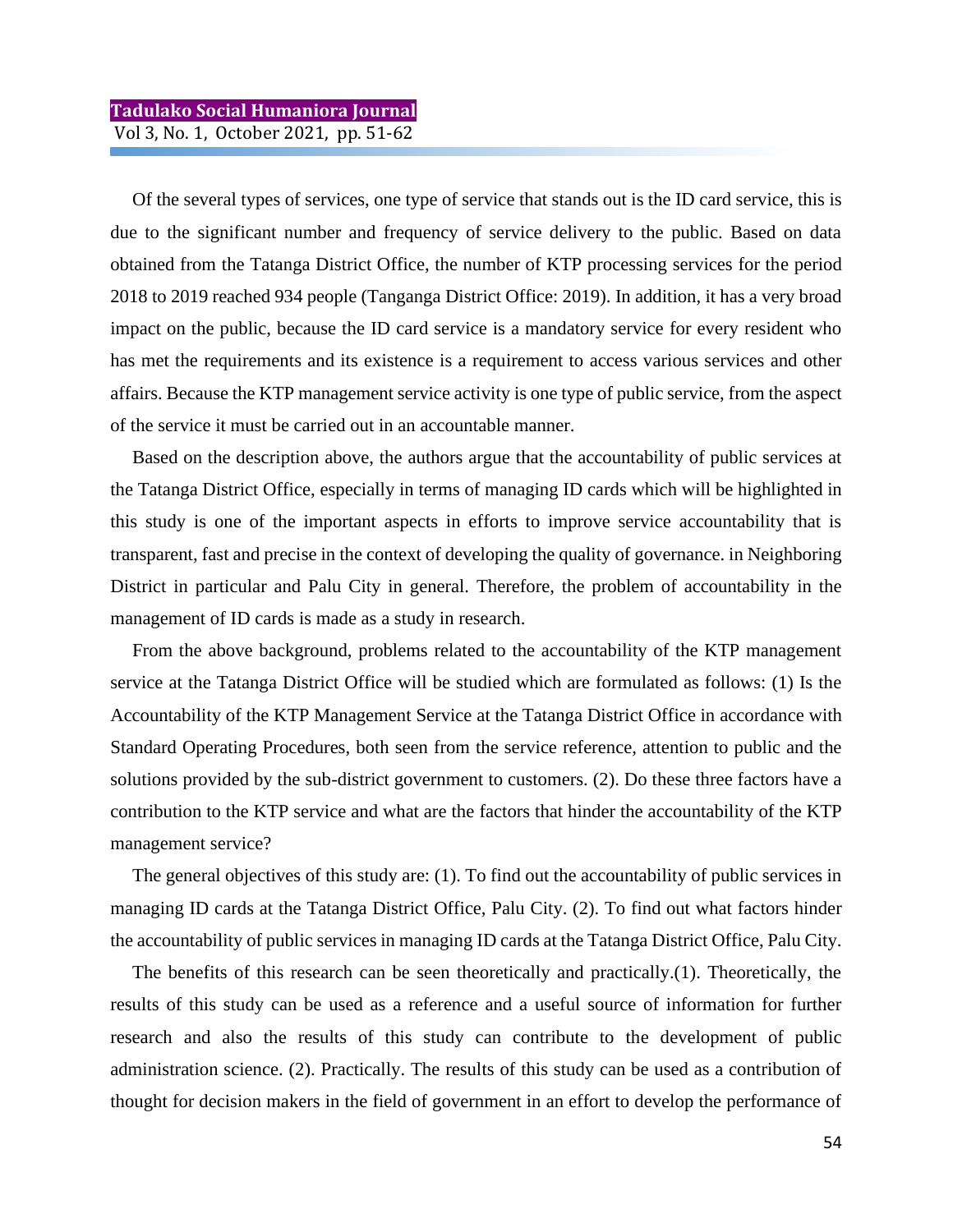government institutions and increase government apparatus resources. And the results of this study can be used as input for government administrators in Palu City in an effort to increase public service accountability in the fields of government, development and society.

Meanwhile, in this study, the focus of this study is on accountability of public services according to Dwiyanto (2002: 14), namely service reference, attention to the public, and solutions. The service reference is in the form of service procedures used in the process of providing services to the service user community sequentially starting from the activities carried out when the service user community arrives until the service is completed. Attention to the public is to show that the bureaucratic apparatus must ensure that all work activities are solely to provide services that satisfy the service user community. The solution is an action that must be taken by the bureaucratic apparatus in service to the service user community who does not meet the provisions.

### **3. RESEARCH METHOD**

This type of research is qualitative research. According to Sugiyono (2008:8) qualitative research is a research method used to examine the condition of natural objects, where the researcher is the key instrument. Kirk and Miller in Lexy J. Moleong (2004:3) argue that "qualitative research is a particular tradition in social science that fundamentally depends on observing humans in their own area and relating to these people in their language and terminology".

By using qualitative research methods, the authors can study, describe and know in depth how the accountability of public services at the Tatanga District Office in managing ID cards.

In this study, the researchers took the location at the Tatanga District Office, Palu City, taking into account the time and proximity of the researcher to the research location, making it very easy for data collection purposes in the field. In addition, the Tatanga District Office is one of the foremost parts of local government institutions to provide services to the community. While the length of time the research will be carried out for 4 months, namely from June 2019 to October 2019.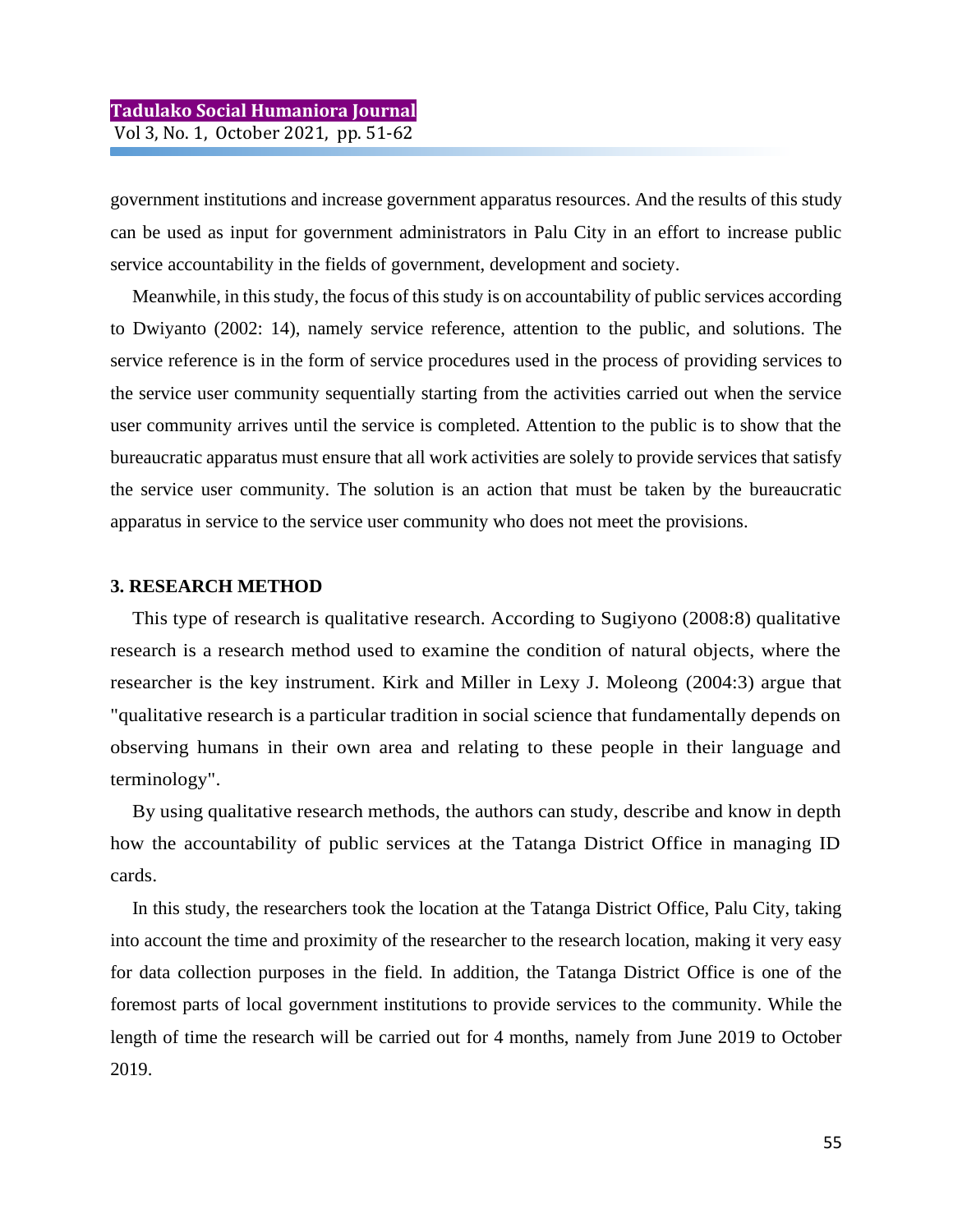Determination of informants in a purposive manner prioritizes service providers, in this case the Tatanga District Government officials and the community who use services in managing ID cards. The informants determined by the researchers from elements of the sub-district government consisted of the Tatanga sub-district head, the head of the Tatanga sub-district government section. Meanwhile, from the community element, service users consist of 4 people who have managed ID cards.

In this study, the concept used is public service accountability as measured by the focus of the study as follows:

### **A. Service Reference**

The service reference used by the Tatanga District Government apparatus in the process of providing public services. The focus of this study reflects the principle of service orientation developed by the apparatus towards the service user community. The service reference can be in the form of service standards or Standard Operating Procedures (SOPs) used by the Tatanga District Government officials in the service process for managing ID cards.

### **B. Attention to the Public**

Attention to the public in carrying out service tasks, namely the use of resources and how far the interests of the service user community get priority from the Tatanga District Government apparatus in carrying out KTP management services.

### **C. Solution**

The solution is in the form of actions taken to provide convenience to the service user community when experiencing difficulties in service.

In this connection the researchers used the types and sources of data, namely:

- 1. Primary data, the source is through observation and interviews conducted by researchers by providing structured interview guidelines to informants.
- 2. Secondary data, namely data sourced from the Tatanga District Government Office, especially written documents, regarding the operationalization of service delivery to the public as well as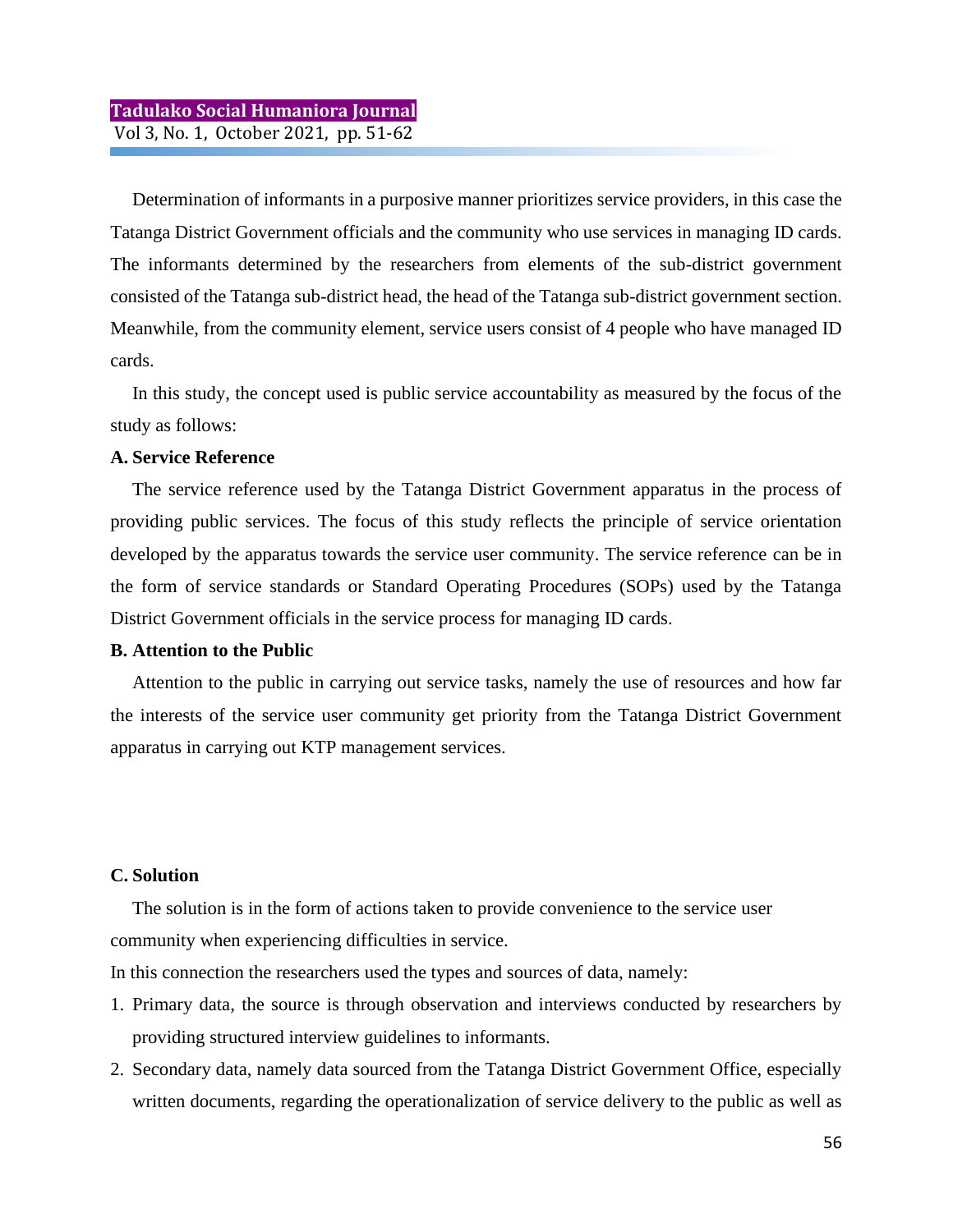descriptions of research locations such as the location of the Tatanga district, the number of officers, facilities and infrastructure supporting services that support the research results. The techniques used in this research are as follows:

### *D.* **Observation (Observation)**

Data collection through observation is carried out through direct observation and recording of the research object in order to obtain actual data from data sources in the field. This method is taken by observing directly or indirectly specifically about the accountability of KTP services.

### **E. Interview (Interview)**

In the in-depth interview process, the researcher will use notes and a recording device or tape recorder as long as the informant is willing. Interviews were conducted with informants of the Tatanga District Government Officials and public service users who were found during the research using an "interview guide".

### **F. Documentation**

In each research implementation always try to get as much data as possible in the hope that the data that has been collected will answer the existing problems by analyzing the data.In accordance with the research objectives, the data analysis method used is qualitative data analysis. In this study, the researcher will use an interpretation analysis approach. The technique of this analytical approach is to bring up what it means or the meaning of the problem, case, situation or situation under study. Here, the opinion of one informant will be compared with another, related to the relevance of the objectives and research questions and processed the data into a certain understanding. Thus the researchers obtained a comprehensive picture of the Accountability of KTP management services at the Tatanga District Office, Palu City.

### **4. RESULTS AND DISCUSSION**

In principle, the existence of a bureaucracy in the public sector is to provide services to the community where in carrying out its mission, goals and programs the principles of transparency,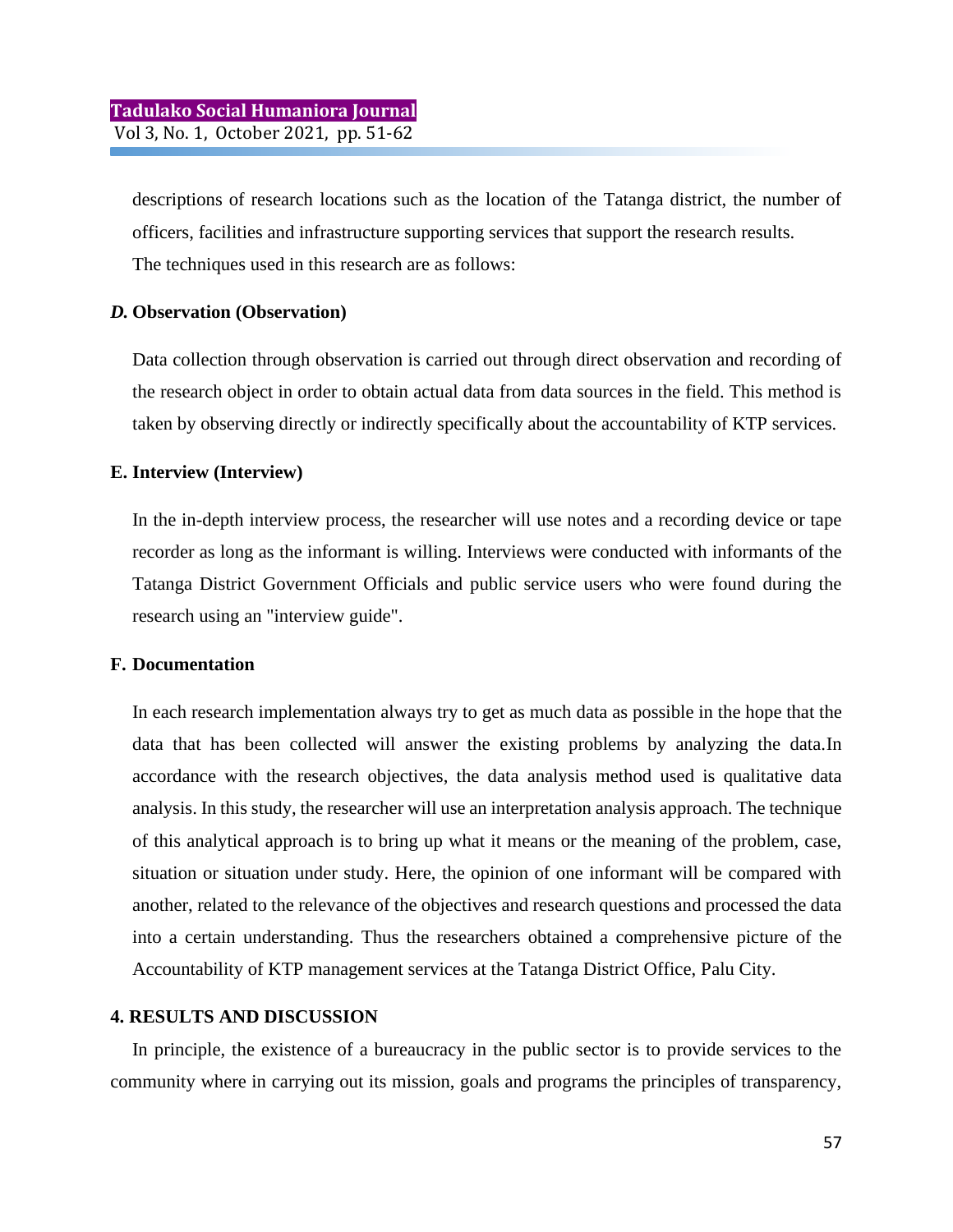accountability, efficiency and effectiveness are adhered to, so that the community receives optimal services from the government.

In this connection the KTP management service is one type of public service provided by the government which is included in the administrative service group that produces the form of official documents needed by the community.

In accordance with their position, main tasks and functions, sub-district government organizations have a strategic role in providing services to the community because they are in a leading position as an autonomous regional apparatus that deals directly with the community in providing services. Therefore, to what extent is accountability as one of the basic principles in realizing good governance, it must be used as a guide in every service activity carried out by government officials, including services in terms of managing ID cards carried out by the subdistrict government.

This study will examine how the accountability of public services in managing ID cards at the Tatanga District Office by using several focus studies of research variables so that phenomena related to accountability in service delivery can be disclosed. Each focus of the study as explained in the flow of thought and concept definition will be examined in depth, so that observations and interviews conducted on the object of research will result in responses from informants regarding service accountability in managing ID cards. This can be stated through the focus of service accountability studies which include:

### **A. Service Reference**

The service reference used by the Tatanga District Government apparatus in public services is a guideline that reflects the service orientation principle developed by the sub-district government apparatus towards the service user community. There are two parameters used to measure the reference for public services, namely: First, the Standard Operating Procedure (SOP) and how it is implemented. Reference services provided bydistrict government officials must be directedbased on the needs and interests of the service user community itself, and in its implementation the service procedure must be oriented to the creation of satisfaction of the service user community. Second, actiondistrict government officials against service users who do not meet service requirements, in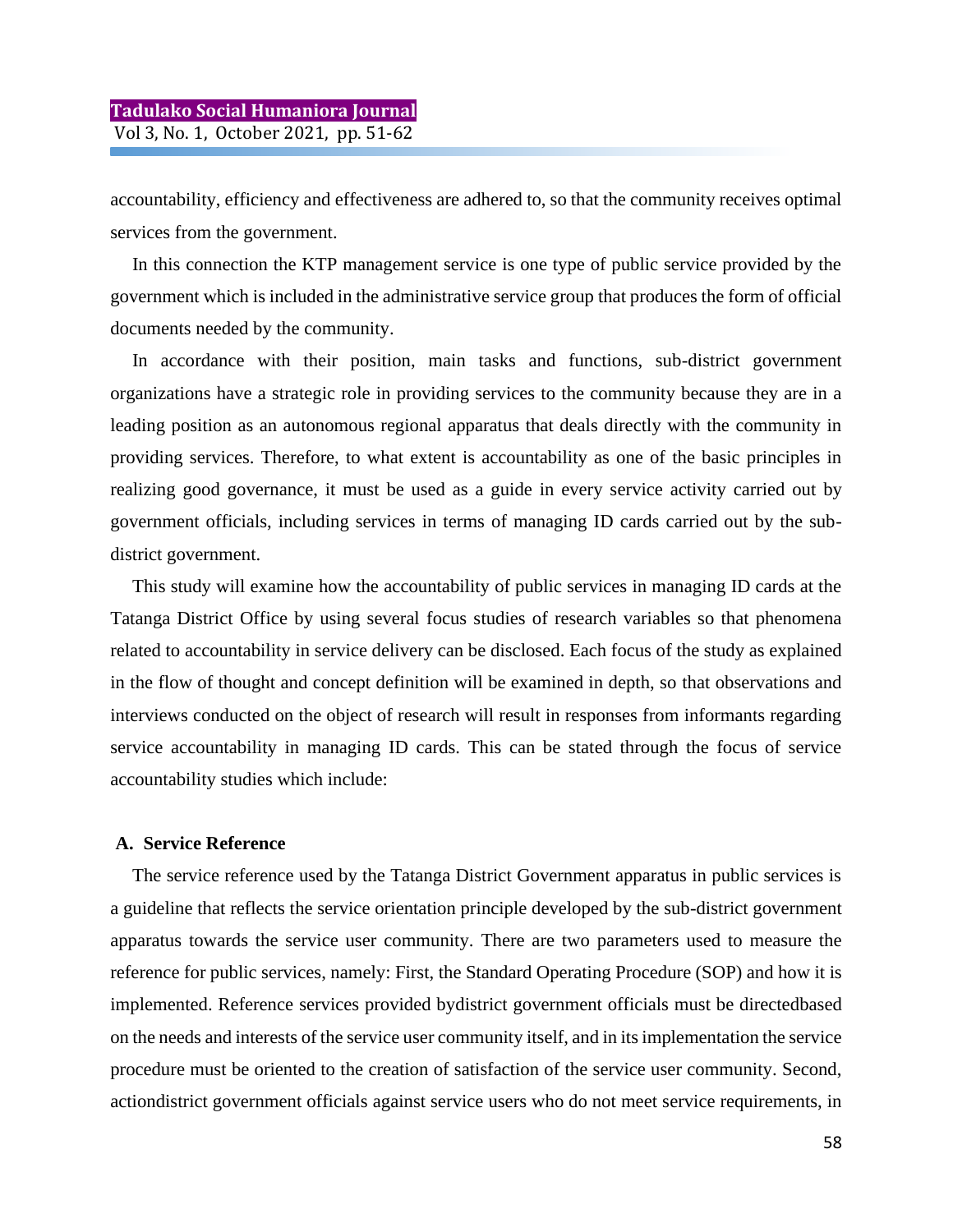this case the action refers to the service reference to help service user communities in the service process.

### **B. Attention to the Public**

The development of public service management, including in terms of KTP services, demands an increase in the capacity of the sub-district government apparatus in providing services to the public. on increasing the equivalence between expertise with the ability and field of work of subdistrict government officials in providing services as well as the existence of facilities and infrastructure, especially in supporting the service apparatus, giving serious attention to the needs of the service user community

The parameter used to measure attention to the community is the use of resources owned by the Tatanga District Government apparatus. The use of resources is intended so that every sub-district government apparatus has a high ability and is effective and efficient in carrying out its duties and functions in providing services. Therefore, the existence of apparatus resources in the ranks of the sub-district government needs to be continuously developed, as well as the development of adequate facilities and infrastructure. In this case Malayu SP Hasibuan (1995: 76) suggests that "development is an effort to improve the technical, theoretical, conceptual, and moral knowledge of employees in accordance with the needs of the job/position through education and training".

#### **C. Solution**

One of the characteristics of an accountable service is a service that can provide solutions or solutions for service users who have difficulty in managing what is needed. Solution is a way of solving / solving problems without any pressure from various parties.

In reality, the service user community still often experiences difficulties in getting the best service, such as understanding the regulations, procedures that must be followed or fulfilling the required requirements. Thus, district government officials who are accountable to the service user community should be able to provide service solutions that do not make it difficult for the community.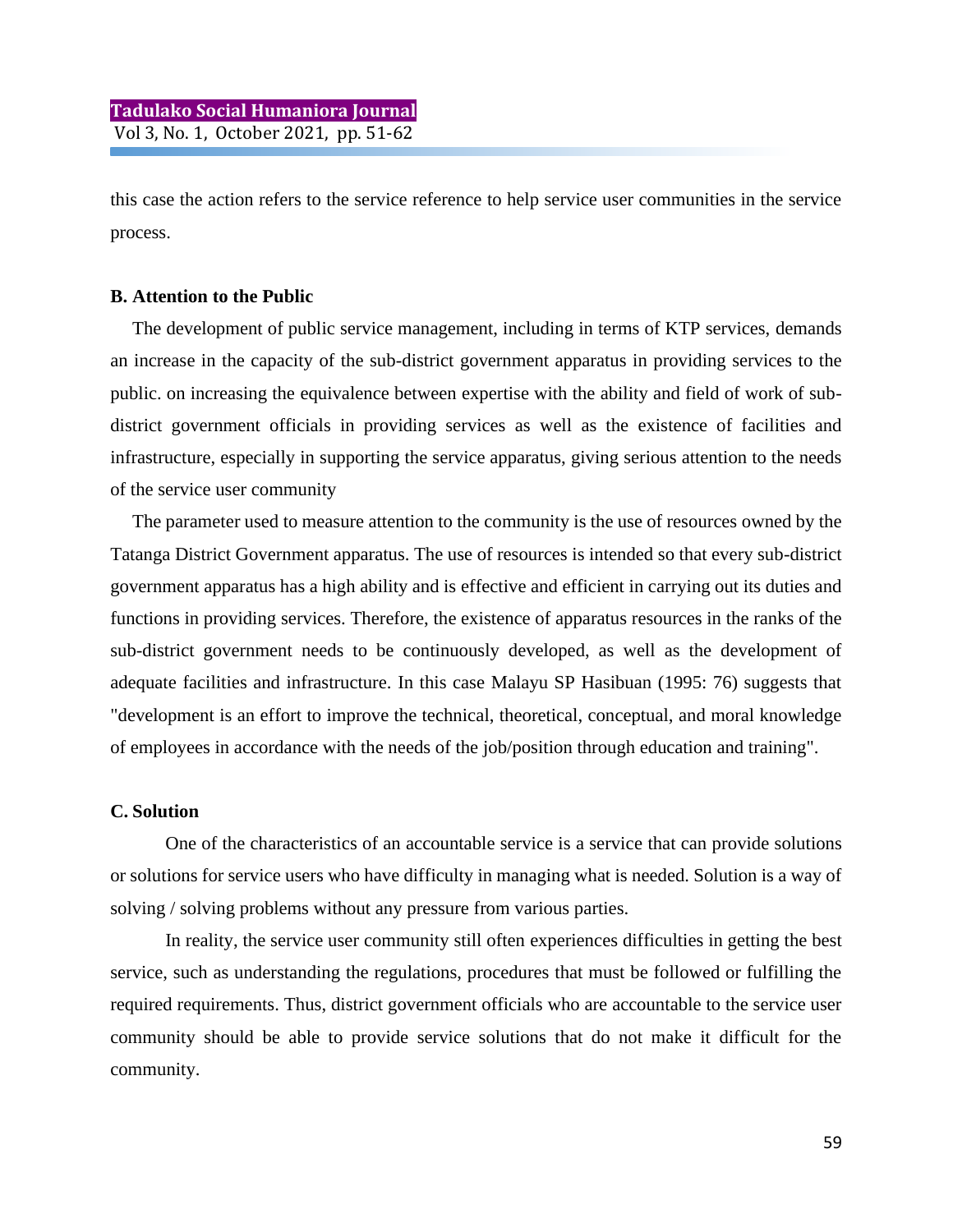To measure the solution in service accountability provided by the Tatanga District Government apparatus in managing ID cards, the parameter that can be used is the actions taken by the officers when there are community service users who experience difficulties in managing ID cards.

From the results of research conducted in the field, it can be said that from the three focus of service accountability studies in the form of service references, attention to the public and solutions, it can be said that they have not made a maximum contribution to the KTP management service carried out at the Tatanga District Office. This can be seen from each focus of the study where there is only one solution, namely providing solutions to community users of ID card processing services that have been carried out optimally.

In this regard, several factors have been identified that hinder accountability in performing KTP management services at the Tatanga District Office, namely:

### **a. KTP Making/Printing Equipment**

Equipment to process the manufacture/printing of ID cards that is not yet owned by the Tatanga District Office, so that the service for making/printing ID cards is still handled by the Department of Population and Civil Registration of Palu City, while the Tatanga District government is only limited to the management process. currently occupied is a former puskesmas building and does not have a special room that is considered suitable for placing photo shoot equipment and printing ID cards. As a result, service users tend to be reluctant to take care of their ID cards up to the Population and Civil Registration Office of Palu City because they feel they are not used to taking care of themselves. Such conditions are difficult to account for in building the quality of public services.

### b. **Service Orientation.**

Based on observations in the field, it shows that the Tatanga District Government officialsIn providing KTP management services, it seems that they still apply standard values or service norms unilaterally. Such as the provision of services that are only oriented to a number of rules and implementation instructions, not to customer satisfaction as an element of accountability for the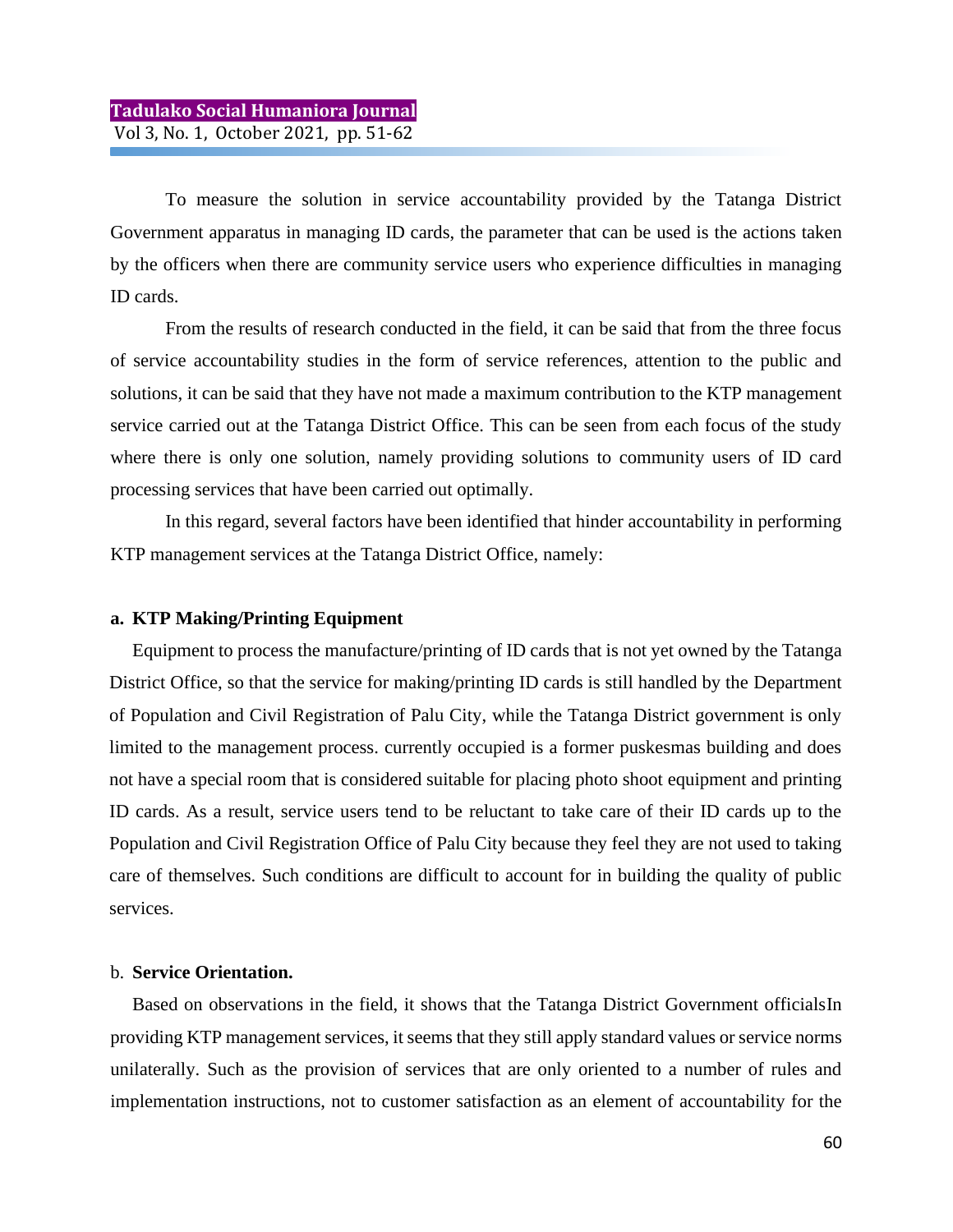services provided by government agencies. As a result, there is a tendency that there is a weak commitmentdistrict government officials to be accountable to the people who use the services it serves.

### **5. CONCLUSIONS AND RESEARCH IMPLICATIONS**

Based on the results of the research and discussion that has been described, the following conclusions can be drawn:

- 1. The KTP management service at the Tatanga District Office shows that it is less accountable. This is evidenced from the three focus of the service accountability studies studied, namely service references, attention to the public and solutions, only one focus of the study shows that service accountability is in the form of solutions provided by the Tatanga District Government apparatus to service users when experiencing difficulties in managing ID cards. has been maximized. Meanwhile, the focus of service reference and attention to the public is in the less than optimal category as measured by several parameters used, such as SOPs, the actions of the Tatanga District Government officials and the use of available resources as well as the priorities of the Tatanga District Government officials in providing services.
- 2. There are still factors inhibiting service accountability in terms of managing ID cards at the Tatanga Subdistrict Office, namely the unavailability of equipment to process ID card making/printing because Tatanga District does not have a special room that is considered adequate to place photo ID/ID card printing equipment, so the task of government officials Tatanga Sub-district in service is only limited to the management of ID cards and for the settlement, it still has to deal further with the Population and Civil Registration Office of Palu City. In addition to these factors, the services provided by district government officials in managing ID cards are still oriented to rules alone.

### **Research Implication**

1. Efforts are needed from the Palu City Government in the not too distant future to immediately realize the construction of the Tatanga Subdistrict Office building which is considered appropriate for the implementation of public services, so that people who will